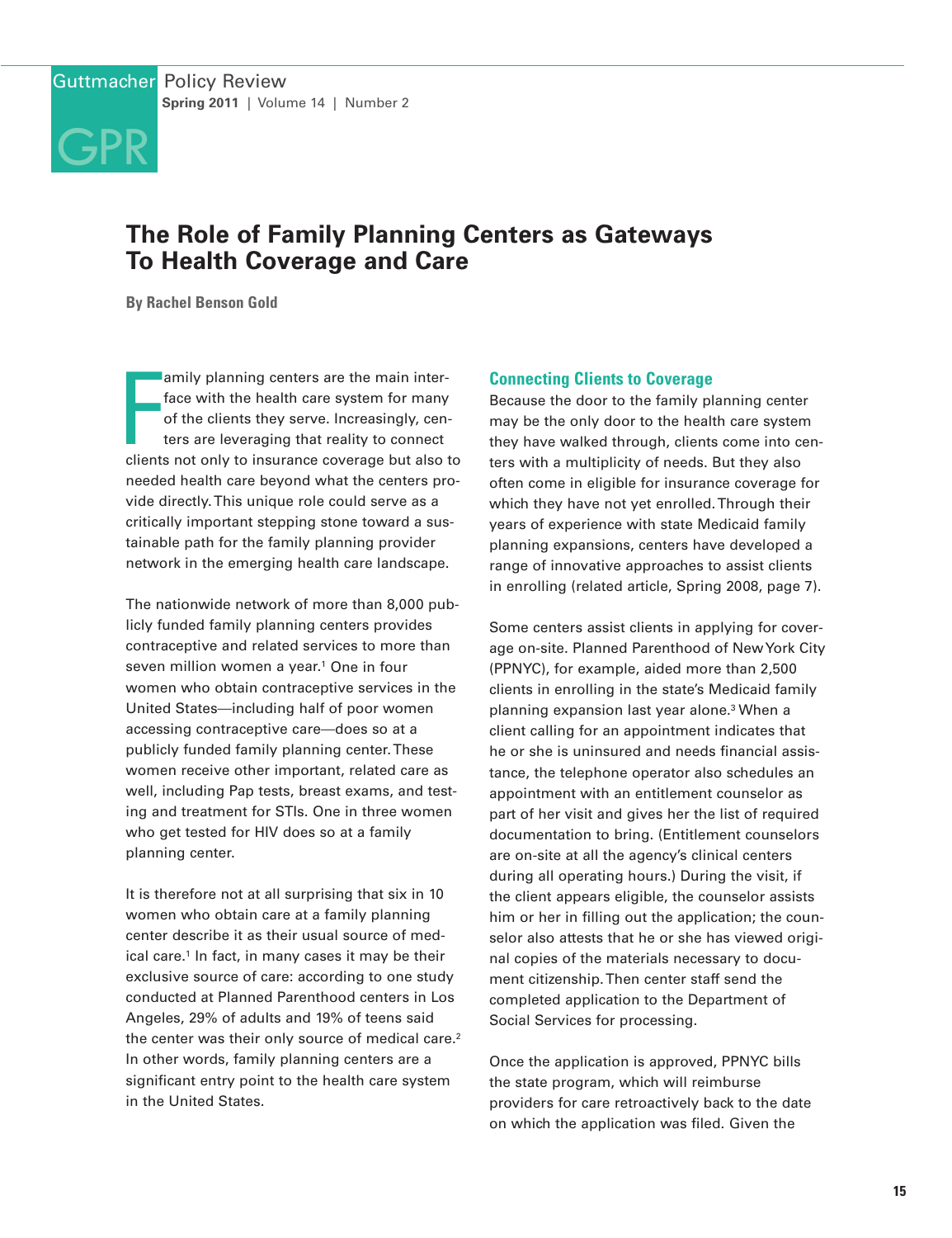high approval rate that PPNYC receives for their submitted applications, the agency is comfortable providing the service prior to obtaining a final decision. Social Services sends the enrollment card directly to the client at the mailing address she has specified. The cost of the entitlement counselors is made up many times over by the savings from reducing the number of uninsured clients, according to Alice Berger, vice president of health care planning.

Three states with Medicaid family planning expansions—California, Iowa and Oregon—have moved beyond point-of-service application to actual point-of-service enrollment. In these states, the process begins much as it does at PPNYC. Clients calling to schedule an appointment are screened to determine whether they

(related article, Summer 2009, page 2). The effort has assisted more than 2,000 individuals in accessing coverage since 2007.4

Tapestry Health staff are certified to access the state's Web-based Virtual Gateway, which allows them to assist clients in assessing their options, as well as in applying for either Medicaid or subsidized private coverage. Trained staff assist clients in completing the application and view the required documentation. They then help clients with choosing a specific plan that best meets their needs, and often with selecting a primary care provider in the health plan in which they have enrolled. Because many of the clients are new to the health care system or to health insurance, the conversations often include basic education on the different types of service

# **Clients come into centers with a multiplicity of needs, but they also often come in eligible for insurance coverage for which they have not yet enrolled.**

might be eligible, asked if they are interested in applying and, if so, given a list of the documentation they will need to bring to their visit. Once they arrive, center staff guide them through the application process. When the application is complete, the client signs a hard copy and the staff verify any required documentation and enter the client's information into a state-developed Web-based eligibility system. During the course of the visit, this system can generate an eligibility determination and the client can leave the visit enrolled in the program, which enables the center to be reimbursed for the care provided.

These systems offer a route to enrollment in states' Medicaid family planning expansions, which cover contraceptive services and related medical care, such as treatment for STIs. A program initiated by Tapestry Health—an agency that provides family planning, STI and HIV counseling and testing, WIC and needle-exchange services in western Massachusetts—as part of the state's health care reform efforts goes a giant step further to assist clients, and members of the community who are not seeking family planning services, to apply for full-benefit coverage through the state's health insurance exchange

providers and the mechanics of insurance coverage (such as how to find providers in the plan's network and submit claims), as well as health care terminology (such as "deductible" and "co-pay") that is often unfamiliar and intimidating. Over the course of 2010, Tapestry Health staff assisted 451 individuals in applying for coverage; 384 of these applications have been approved and 67 are still pending.4

The assistance provided by Tapestry Health staff goes well beyond initial enrollment. Clients are able to assign the staff ongoing rights to view insurance information through the system. This allows staff to provide continuing support with paperwork and documentation critical to maintaining coverage as clients' life circumstances change. They can also provide assistance with reenrollment when a client loses coverage because of changes in eligibility or other administrative pitfalls. The system enables the Tapestry Health staff to be an ongoing interface between clients and a bureaucracy that is new and daunting to many clients, but well-known to the staff. Of the individuals assisted in 2010, 100 returned for some type of additional assistance with insurance enrollment or coverage.4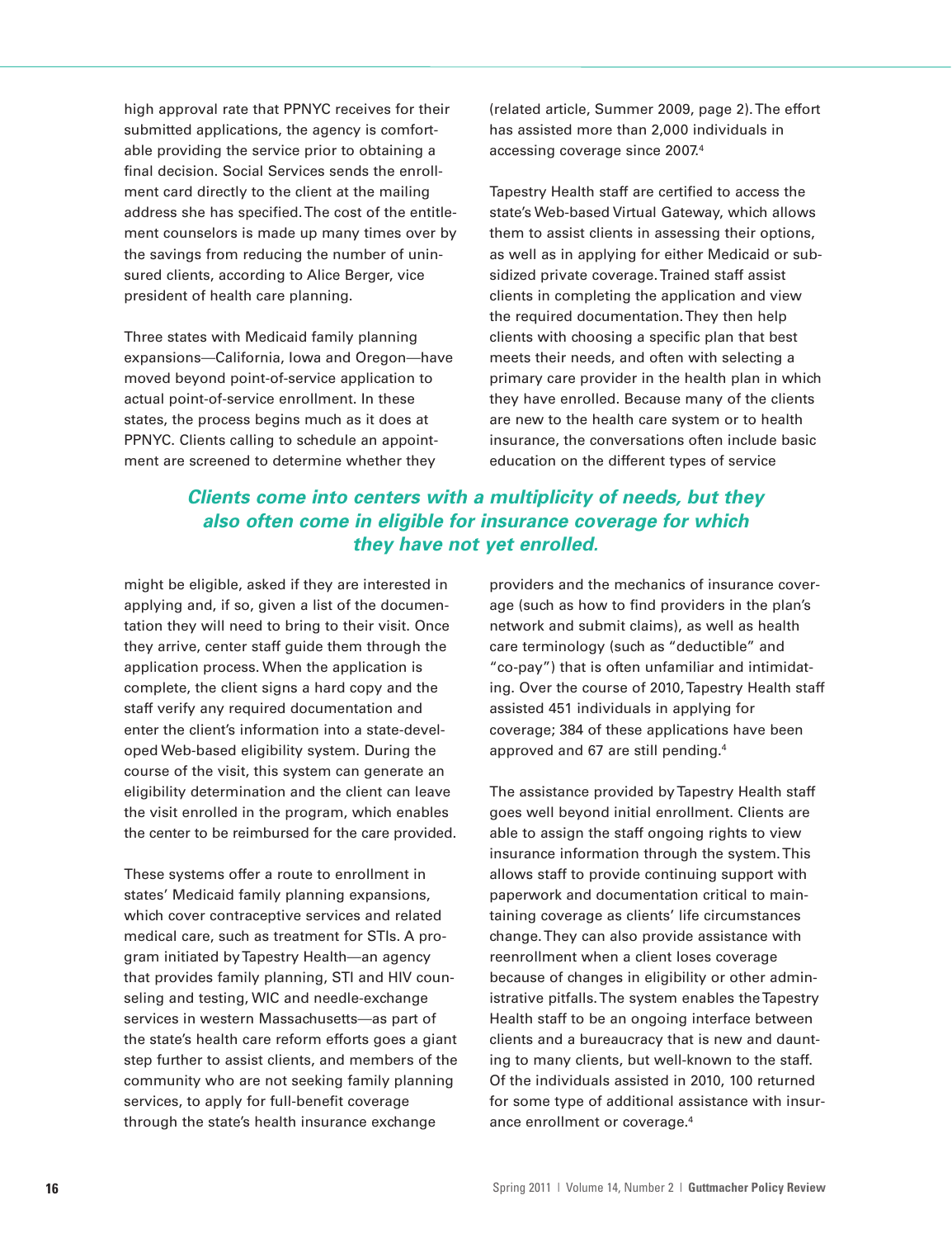#### **Connecting Clients to Care**

Family planning centers can provide clients with the contraceptive services and related care they are seeking, and often, that is the only care needed. But many clients, especially those new to the health care system, come to a family planning visit with needs beyond the scope of services centers provide. They may need treatment for conditions as diverse as bronchitis and eye infections, or they may have issues related to dental health, mental health or substance abuse. In fact, significant medical concerns are frequently identified in the course of a family planning visit. "They come in thinking that they need to get their Pap smear, or they're interested in a family planning method," says Karen Klauss, a nurse midwife at Unity Health Care, a community health center Washington, DC. "But as soon as I see them, I see that their blood pressure is completely out of control, or based on the family history that I've gathered, they're at really high risk for diabetes and I check their blood sugar and it's sky high."5

Title X, the federal legislation that organizes and gives shape to the national family planning network, has long required family planning centers to have procedures for referring clients for additional care when needed. These requirements apply to most of the nationwide network of family planning centers; two-thirds of clients obtaining care at a family planning center do so at a site that receives some funding through the program.<sup>1</sup> Both Unity Health Care in Washington, DC, and Tapestry Heath in western Massachusetts are grantees under the program.

According to program guidelines, Title X projects are required to maintain a list of local health care providers, health and human services departments, hospitals, and other providers and agencies for referral purposes.<sup>6</sup> Some Title X grantees require more specific protocols. The Texas Department of State Health Services, for example, requires family planning programs to establish communication with community health centers or other state-funded organizations providing primary care or services for breast or cervical cancer within their service area.7

But many family planning providers have gone further to establish linkages with local providers. For example, the Family Planning Association of Maine, the state's only Title X grantee, maintains an extensive referral protocol.<sup>8</sup> For conditions that do not appear serious, such as a mild rash, the client is referred to another provider. For socalled second-tier conditions, such as an abnormal Pap test result or an STI, the staff will offer to make an appointment for care. For top-tier acute conditions, such as a suspected ectopic pregnancy or a breast lump, according to Senior Vice President Evelyn Kieltyka, "we'll make sure you get in and we'll make sure you get there."

Maternal and Family Health Services, a Title X grantee in northeastern Pennsylvania, used funding from a private foundation to hire a social worker to do initial client intake and coordinate with other agencies.<sup>9</sup>This case manager can help make sure that women get the follow-up care they need and work to ease any impediments, such as transportation, that can make getting services difficult for clients. In recent years, the agency moved from providing referrals for colposcopies when an abnormality is discovered through a Pap test to contracting with private physicians to offer colposcopy services on-site at some of its centers; this arrangement has also made it easier for women to keep appointments and access needed follow-up care. The agency has also been working closely with a local community health center to develop more meaningful linkages for clients to be able to get them into their system when needed.

Tapestry Health combines connecting clients to insurance coverage with connecting them to health care they may need by integrating this handoff into the agency's enrollment and patient navigation system. If a client needs follow-up care, the staff will assist her with insurance enrollment if she is not already covered. They can also refer the client to a provider in the community that will take clients while their insurance enrollment is pending. For a more immediate health care need, the staff will make the actual appointment when a client says that would be helpful or welcome. Long-standing relationships with local providers enable the staff to arrange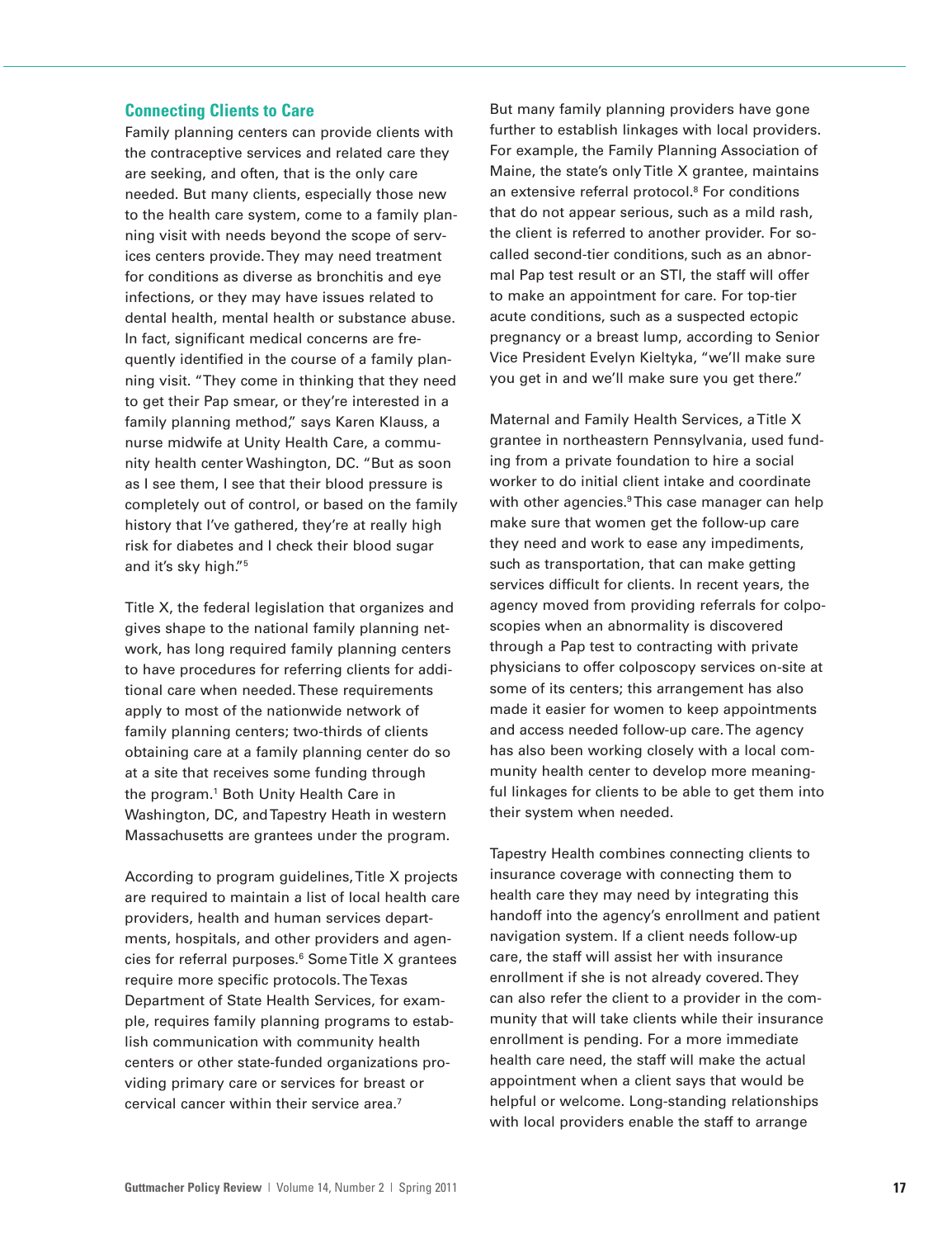an expedited appointment, sometimes as early as the next day for an urgent need.

The goal, says the staff, is to ensure that a client needing follow-up care leaves with a plan for both coverage and follow-up care; absent that, "there are just too many cracks for clients to fall through," says Ann Poole, the agency's insurance enrollment and client navigation manager.4 Doing so not only helps put a client at ease during a stressful time, but also is most efficient for the agency. The medical staff can liaise with the referring medical provider to convey whatever medical information is needed. But the client navigator does the work on the administrative side, either securing coverage or making the actual arrangements for an appointment. The navigator can also ensure that medical records

Doing so could be a key strategy for both improving access to needed services and for giving these providers a unique and vital role in the health care landscape that is evolving as we move toward health care reform.

Solidifying this role as an entry point to care has the potential to expand the ability of family planning providers to reach into their communities, perhaps in ways that they have not been able to do before. Having the ability to connect people to full-benefit health coverage has enabled Tapestry Health's staff to reach out to some of the "off-the-grid" people in their community, individuals such as waitresses or domestic employees who may not have formal connections or channels to access coverage on their own. They have also been able to reach out to

# **The goal is to ensure that a client leaves with a plan for both coverage and follow-up care; absent that, 'there are just too many cracks for clients to fall through.'**

are transferred, as appropriate and as consented to by the client, and work to make sure that appropriate records come back, so that the client's chart at Tapestry reflects the resolution of the issue.

This kind of coordinated approach also makes sense for the overall health care system. The average wait at comprehensive providers in some communities served by Tapestry could be up to three months if the client were to call on his or her own. Clients unable to secure appointments on their own would likely, in the absence of the assistance provided by Tapestry, seek much more expensive, but more immediate, care at hospital emergency rooms instead.

### **Strategic Pathway**

Clearly, many family planning centers are already taking important steps to serve as a gateway to the health care system in their communities, either to insurance coverage or health care or, in some cases, both. But moving forward, they would be wise to consider how to consolidate those efforts and forge them into an identifiable, recognizable and, perhaps most critically, recognized, role for family planning programs.

men in the community by doing outreach in places such as delis and construction sites. Although conversations may initially be about accessing insurance coverage, they provide an opportunity to discuss contraceptive needs as well.

At the same time, by offering access to full-benefit coverage, Tapestry Health staff have been able to connect with groups such as local chambers of commerce and labor unions in ways not previously possible. In doing so, they have been able to rely on their reputation in the community as a place where people can discuss sensitive issues, secure that conversations will be confidential, whether they are about reproductive and sexual health needs or perhaps individuals' discomfort at needing help, possibly for the first time in their lives.

Because of the high-quality, low-cost, confidential contraceptive services they offer, family planning centers have long had a door to the health care system that some individuals are willing to walk through, even though they may not be willing to go through other doors. Consolidating this track record into an identifiable role in the health